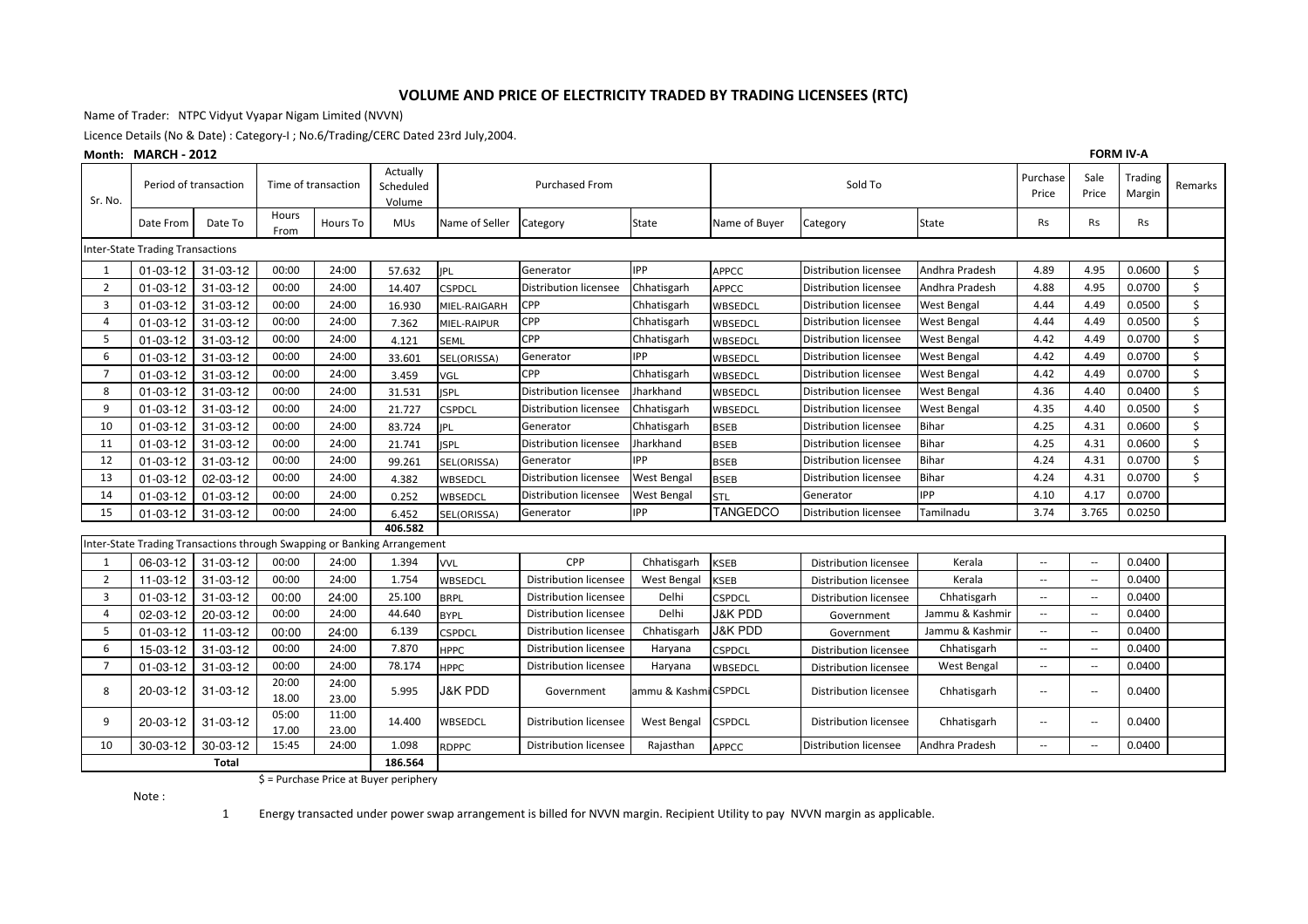## VOLUME AND PRICE OF ELECTRICITY TRADED BY TRADING LICENSEES (PEAK)

Name of Trader: NTPC Vidyut Vyapar Nigam Limited (NVVN)

Licence Details (No & Date): Category-I; No.6/Trading/CERC Dated 23rd July, 2004.

#### Month:  $MAPCH = 2012$

|                                                                                        | Month: MARCH - 2012   |         |                     |          |                                 |                         |  |              |               |          |       |                   | <b>FORM IV-B</b> |                            |         |  |
|----------------------------------------------------------------------------------------|-----------------------|---------|---------------------|----------|---------------------------------|-------------------------|--|--------------|---------------|----------|-------|-------------------|------------------|----------------------------|---------|--|
| Sr No,                                                                                 | Period of transaction |         | Time of transaction |          | Actually<br>Scheduled<br>Volume | Purchased From          |  |              | Sold To       |          |       | Purchase<br>Price | Sale<br>Price    | Trading  <br><b>Margin</b> | Remarks |  |
|                                                                                        | Date From             | Date To | Hours<br>From       | Hours To | <b>MUs</b>                      | Name of Seller Category |  | <b>State</b> | Name of Buyer | Category | State | Rs.               | ۸S.              | Rs                         |         |  |
| Inter-State Trading Transactions<br><b>NIL</b>                                         |                       |         |                     |          |                                 |                         |  |              |               |          |       |                   |                  |                            |         |  |
| Inter-State Trading Transactions through Swapping or Banking Arrangement<br><b>NIL</b> |                       |         |                     |          |                                 |                         |  |              |               |          |       |                   |                  |                            |         |  |

## VOLUME AND PRICE OF ELECTRICITY TRADED BY TRADING LICENSEES (Other than Peak & RTC)

Name of Trader: NTPC Vidyut Vyapar Nigam Limited (NVVN)

Licence Details (No & Date): Category-I; No.6/Trading/CERC Dated 23<sup>rd</sup> July, 2004.

#### Month: MARCH - 2012

| Sr. No.      | Period of transaction                          |          | Time of transaction |          | Actually<br>Scheduled<br>Volume                                          | <b>Purchased From</b> |                       |             | Sold To       |                              |                    | Purchase<br>Price | Sale<br>Price            | Trading<br>Margin | Remarks |
|--------------|------------------------------------------------|----------|---------------------|----------|--------------------------------------------------------------------------|-----------------------|-----------------------|-------------|---------------|------------------------------|--------------------|-------------------|--------------------------|-------------------|---------|
|              | Date From                                      | Date To  | Hours<br>From       | Hours To | <b>MUs</b>                                                               | Name of Seller        | Category              | State       | Name of Buyer | Category                     | State              | Rs                | <b>Rs</b>                | Rs                |         |
|              | Inter-State Trading Transactions<br><b>NIL</b> |          |                     |          |                                                                          |                       |                       |             |               |                              |                    |                   |                          |                   |         |
|              |                                                |          |                     |          | Inter-State Trading Transactions through Swapping or Banking Arrangement |                       |                       |             |               |                              |                    |                   |                          |                   |         |
|              | $01 - 03 - 12$                                 | 30-03-12 | 00:00               | 06:00    | 3.232                                                                    | <b>TSECL</b>          | Distribution licensee | Tripura     | MeECL         | <b>Distribution licensee</b> | Meghalaya          | $- -$             | $\sim$ $\sim$            | 0.0400            |         |
|              | $01 - 03 - 12$                                 | 30-03-12 | 06:00               | 17:00    | 4.491                                                                    | <b>TSECL</b>          | Distribution licensee | Tripura     | WBSEDCL       | Distribution licensee        | <b>West Bengal</b> | $- -$             | $\overline{\phantom{m}}$ | 0.0400            |         |
|              | 01-03-12                                       | 31-03-12 | 06:00               | 17:00    | 7.948                                                                    | WBSEDCL               | Distribution licensee | West Bengal | MeECL         | Distribution licensee        | Meghalaya          | $\sim$            | $\overline{\phantom{a}}$ | 0.0400            |         |
| <b>Total</b> |                                                |          |                     |          | 15.671                                                                   |                       |                       |             |               |                              |                    |                   |                          |                   |         |

**FORM IV-C**